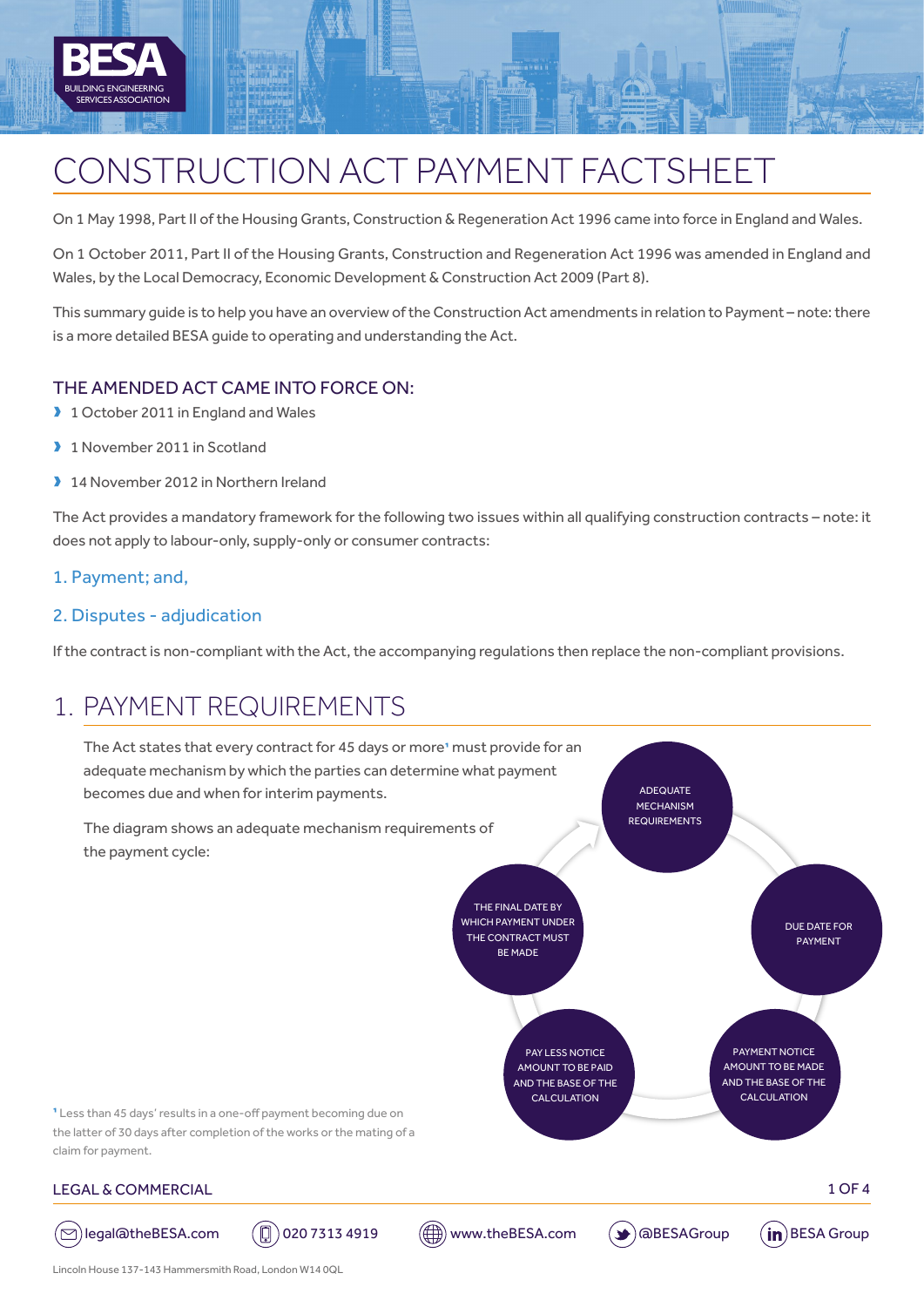### 1.1 TIME

In addition, these mandatory requirements include having the following dates within the contract:

- > 5 days after the due date a payment notice date if this is missed by the debtor, the creditor can issue a default payment notice
- Pay-less notice date if missed the amount in the default payment notice will be the amount which must be paid on the final date for payment
- $\blacktriangleright$  Final date for payment payment should be made of the sum included in the last notice

If the payment notice from the paying party is not issued on time, a default payment notice can be issued, but it needs to be done straight away as any delay will delay the final date for payment.

Except for the payment notice, the parties are free to agree how long apart the above dates fall. However, the mechanism will not be adequate where:

- Deayment is conditional on the fulfilment of obligations under another contract (not applicable where it exists in a contract for the carrying out of construction operations by another party i.e. construction management contract).
- $\blacktriangleright$  The due date is dependent on the issuing of a notice to the person being paid specifying the amount due.

### 1.2 AMOUNT

Unless the contract specifies otherwise, the calculation of the payment itself will take into account the following:



### 1.3 SUSPENSION

If the person owed money is not paid on the final date for payment the sum identified as due in the last notice above, it can, on seven days' written notice identifying the reasons for suspension, suspend any or all remaining performance under the contract. If it does so and is paid, the contract is extended proportionately and the creditor can recover its reasonable costs of suspension.

This is even helpful at the end of the project as it allows suspension of both the obligation to handover integral documents like warranties or O&M manuals, and the obligation to rectify defects. However, you must be sure of your position and procedure when exercising this right of suspension as, if you get it wrong, you may end up in fundamental breach of contract.

## 1.4 PAY-WHEN-PAID - 3RD PARTY INSOLVENCY

The Act makes clauses that make payment conditional upon events under other contracts, except where the other party becomes insolvent, unenforceable.

#### LEGAL & COMMERCIAL 2 OF 4









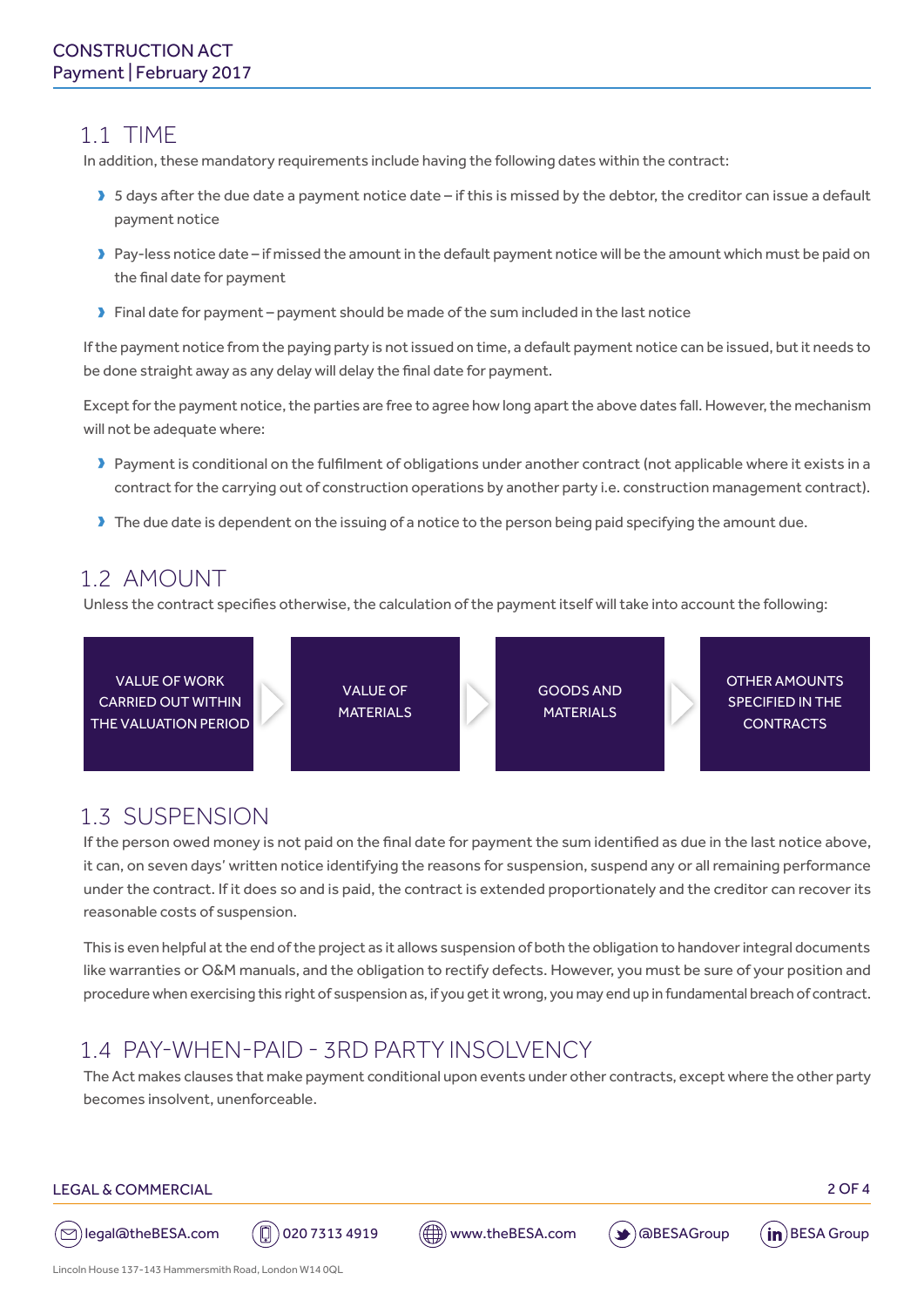# 2. ADJUDICATION

There are key basic requirements which must be reflected in the contract or else the Regulations will wholesale replace the contractual adjudication system, but essentially, every party to the construction contract can refer a single dispute to adjudication at any time. The adjudicator has 28 days (extendable by 14 days) to run an investigatory judicial procedure whereby he/she gathers facts, submissions and evidence and issues a decision which will be binding unless the parties agree otherwise, or challenge it in the courts or arbitration.

### 2.1 REGULATIONS – SCHEME FOR CONSTRUCTION CONTRACTS

The back-up system which is imported by the Regulations into the contract where the contract is non-compliant, is summarised below:

#### 2.1.1 PAYMENT

Diagram below explains how the interim payments are expected to be made:



### 2.1.2 ADJUDICATION

If the Act's basic requirements are not met in any way, the Regulations will wholesale replace the contractual adjudication system importing a time table for service of notices outlining the nature of:

- $\blacktriangleright$  the dispute;
- Contract;
- parties; and,
- lackers sought.

#### LEGAL & COMMERCIAL 3 OF 4